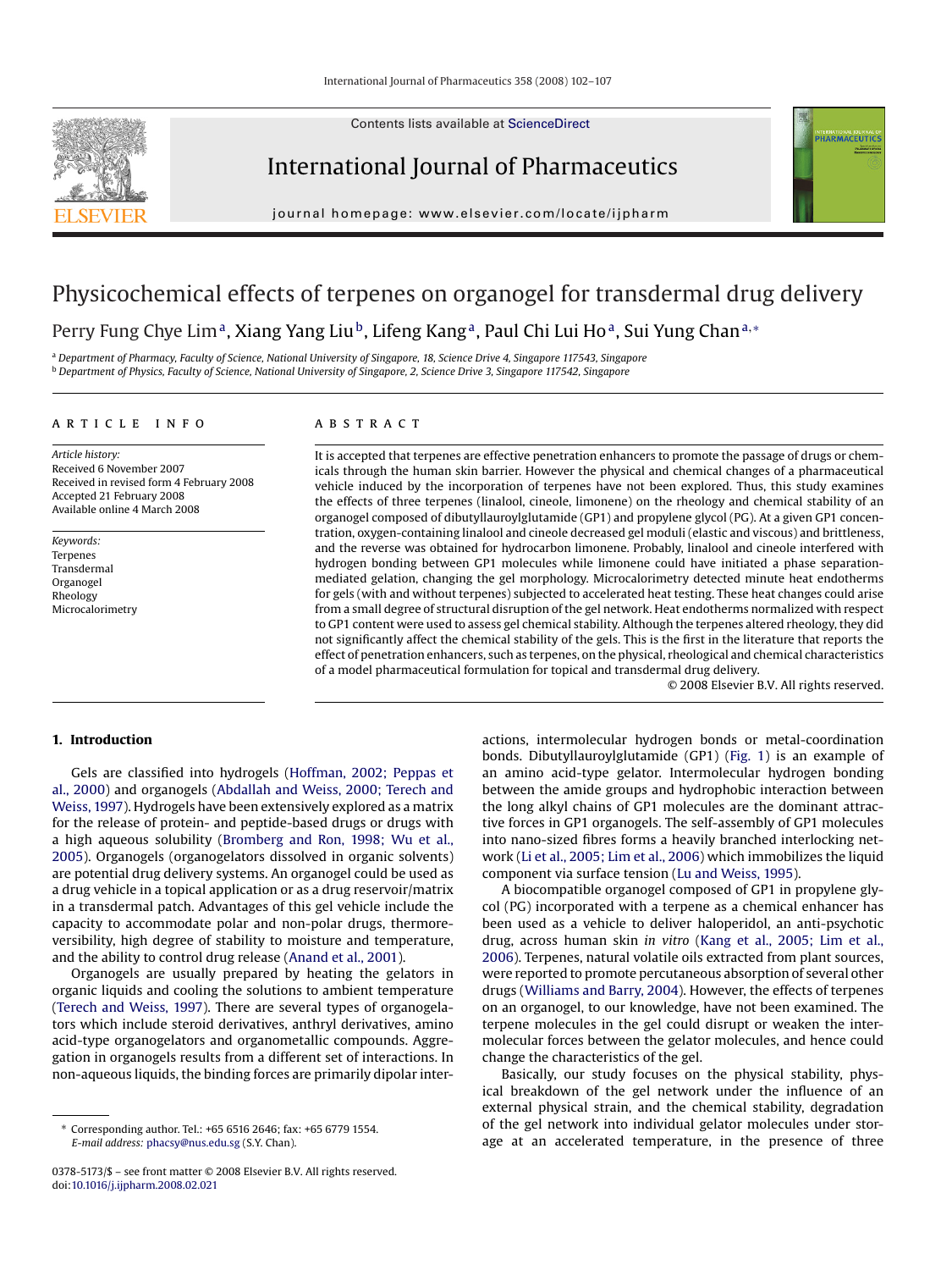<span id="page-1-0"></span>

**Fig. 1.** Chemical structures of (a)  $(\pm)$ -linalool (MW = 154.3;  $\log P = 2.97$ ), (b) 1,8cineole (MW = 154.3; log *P* = 2.50), (c) (+)-limonene (MW = 136.2; log *P* = 4.83) and (d) dibutyllauroylglutamide (GP1) (MW = 453.7; log *P* = 5.02) [\(Howard and Meylan,](#page-4-0) [1997; Kang et al., 2005\).](#page-4-0)

terpenes—linalool, cineole and limonene (Fig. 1). These two aspects were investigated via rheometry and microcalorimetry. The information generated in this study could provide insights to the appropriate use of the gel (either topical or transdermal application) and the shelf-life of the gel.

#### **2. Materials and methods**

## *2.1. Materials*

1,8-Cineole (99%), (+)-limonene (97%), (±)-linalool (97%), propylene glycol were obtained from Sigma–Aldrich (Steinheim, Germany). Dibutyllauroylglutamide (>85%) was obtained from Ajinomoto Co. (Japan). Chemicals were of at least reagent grade. All materials were used as received.

## *2.2. Gel preparation*

Organogels containing GP1 and terpene in PG were prepared. Henceforth, organogels containing terpenes are collectively referred to as terpene gels, and organogels containing linalool, limonene and cineole are, respectively, referred to as linalool, limonene and cineole gels. Organogel without terpene is referred to as control gel. Measured amounts of GP1, terpene and PG in a covered glass container were mixed and placed in an oven at 120 ◦C for ca. 30 min for fast dissolution. A white gel was formed following cooling to room temperature ([Liu and Sawant, 2002; Sawant and](#page-4-0) [Liu, 2002\).](#page-4-0)

## *2.3. Gel rheology and gel–sol transition*

Gel rheology was determined with advanced rheometric expansion system (ARES) from Rheometric Scientific (New Jersey, USA). The gel sample was placed between an upper plate fixture of 25 mm diameter and a *Peltier* surface and subjected to sinusoidal oscillations. A gap of 1 mm was maintained between the two surfaces. In a dynamic strain sweep test conducted at 1 Hz and 32 ◦C, elastic modulus  $G'$  and viscous modulus  $G''$  versus strain  $\gamma$  profiles were

#### **Table 1**

Rheological behaviour of organogels (with and without terpenes) expressed in the form of empirical correlations

| Organogel             | Correlation                                | r <sup>2</sup> |
|-----------------------|--------------------------------------------|----------------|
| Control <sup>a</sup>  | $\log G$ = 4.27 $\log C_{GP1}$ + 1.74      | 0.976          |
|                       | $\log G'' = 4.42 \log C_{\rm GP1} + 0.738$ | 0.970          |
|                       | $\log G' = -14.0\gamma_0 + 6.70$           | 0.984          |
|                       | $\log G'' = -14.5\gamma_0 + 5.88$          | 0.978          |
| Linaloolb             | $\log G$ = 4.03 $\log C_{CP1}$ + 1.77      | 0.968          |
|                       | $\log G'' = 4.21 \log C_{CP1} + 0.731$     | 0.979          |
| Limonene <sup>c</sup> | $\log G' = -3.98 \log \gamma_0 + 0.855$    | 0.993          |
|                       | $\log G'' = -4.24 \log \gamma_0 - 0.117$   | 0.996          |
| Cineole <sup>d</sup>  | $\log G$ = 3.87 $\log C_{CP1}$ + 1.76      | 0.980          |
|                       | $\log G'' = 4.11 \log C_{CP1} + 0.681$     | 0.982          |
|                       | $\log G' = -18.2\gamma_0 + 7.18$           | 0.971          |
|                       | $\log G'' = -19.3\gamma_0 + 6.45$          | 0.973          |

*Units*: *G'* (Pa); *G''* (Pa);  $\gamma_0$  (%); *C*<sub>GP1</sub> (%, w/v).

<sup>a</sup> Gel composition: GP1, PG.

 $<sup>b</sup>$  Gel composition: GP1, 5% (v/v) linalool in PG.</sup>

 $c$  Gel composition: GP1, 5% (v/v) limonene in PG.

<sup>d</sup> Gel composition: GP1, 5% (v/v) cineole in PG.

generated as  $\gamma$  increased from 0.01 to 10%.  $G'$  and  $G''$  were obtained from the initial linear viscoelastic region. Critical strain  $\gamma$  , the onset of gel fibre rupture, was taken as the strain level where *G* began to drop [\(Lim et al., 2006\).](#page-4-0)

The determination of gel–sol transition temperature  $T_{GS}$  of an organogel ([Terech et al., 2000\) w](#page-5-0)as also performed on ARES. The gel was heated progressively from 30 to 100 °C at a rate of 1.5 °C/min and *G* at 1 Hz and 0.01% strain was measured. The intersection of two distinct linear regions at low and high temperatures of a *G* versus temperature  $T$  plot gave  $T_{GS}$ .

#### *2.4. Microcalorimetry*

Gel chemical stability was determined with thermal activity monitor (TAM) from Thermometric AB (Jarfalla, Sweden). One millilitre of control or terpene gel in the sol phase was pipetted into a 4 mL glass ampoule. Once the solution had cooled and solidified, the ampoule was capped and then placed in the measuring cylinder of TAM at  $40^{\circ}$ C for 4 days. Heat changes or endotherms were integrated with Digitam®.

#### *2.5. Statistical analysis*

Minitab 13.32 was used in statistical analysis. Comparisons between multiple groups of data were performed using one-way ANOVA with Tukey post-hoc test. Results were considered significant if *P* < 0.05.

## **3. Results and discussion**

#### *3.1. Rheology of organogel*

[Fig. 2a](#page-2-0) and b illustrates the elastic *G'* and viscous *G*" moduli of control and terpene gels against GP1 concentration C<sub>GP1</sub>. Terpene concentration  $C_{\text{Terp}}$  in terpene gel was fixed at 5% (v/v). *G'* and *G''* of control, linalool and cineole gels increased with C<sub>GP1</sub>. Increased gel stiffness was due to a denser fibrous network ([Sawant and Liu,](#page-5-0) [2002\).](#page-5-0) These upward curves were adequately described by a power law (Table 1) ([Brinksma et al., 2000\).](#page-4-0) The moduli (*G'*, *G''*) of limonene gel, which exhibited a marked increase followed by a plateau with *C*GP1, did not conform to a power law. It was demonstrated in our earlier work ([Lim et al., 2006\) t](#page-4-0)hat varying C<sub>GP1</sub> modulates the fibre density and gel stiffness, and presents different degrees of resis-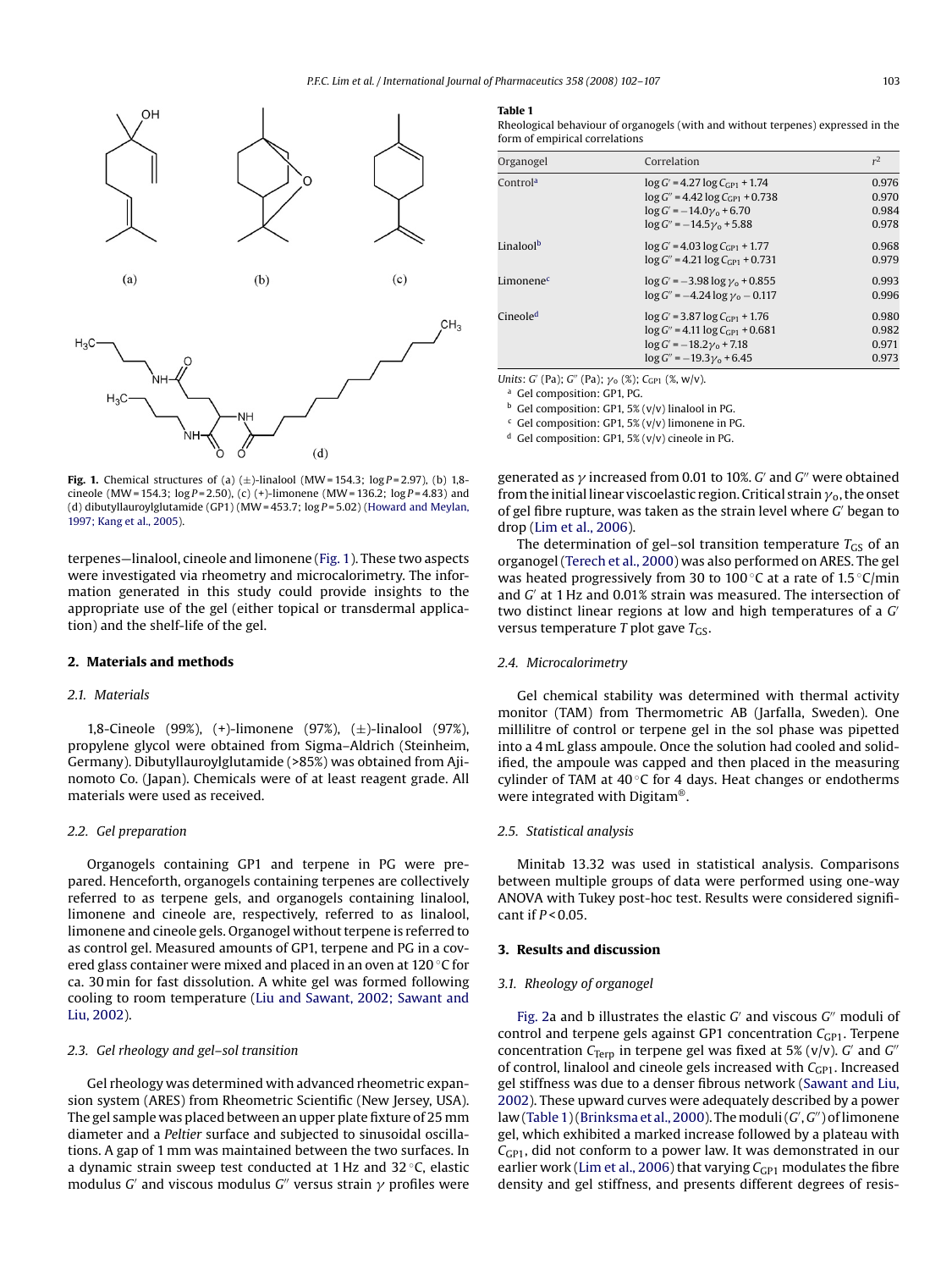<span id="page-2-0"></span>

**Fig. 2.** (a) Elastic modulus G', (b) viscous modulus G'' and (c) critical strain  $\gamma_{\rm o}$  of control and terpene gels against GP1 concentration  $C_{\text{GP1}}$ . Terpene concentration *C*<sub>Terp</sub> in terpene gel was fixed at 5% (v/v). Organogel: control gel ( $\times$ ); linalool gel ( $\diamond$ ); limonene gel ( $\square$ ); cineole gel ( $\triangle$ ). Each point represents mean  $\pm$  S.D. (*n* = 3). At  $C_{\text{GPI}}$  = 2% (w/v), rheology of linalool and cineole gels could not be determined as moduli were too low.

tance to drug (haloperidol) permeation through human skin on the vehicle side. Based on rheological and permeation studies performed then showed that an increase in *C<sub>GP1</sub>* increased gel moduli and decreased haloperidol permeation simultaneously.

It was observed that the solubility of limonene in PG is ca. 3% (v/v). Limonene gel (C<sub>Terp</sub> = 5%, v/v) appeared to be uniform ([Fig. 4\),](#page-3-0) even though excess limonene was used. The fast gelation process prevented phase separation into two distinct layers. An excess amount of the terpene was nevertheless incorporated into the transdermal gel formulation so as to ensure a maximum enhancing activity ([Lim et al., 2006\).](#page-4-0)

At a given C<sub>GP1</sub>, the moduli of limonene gel were generally greater than those of control gel (*P* < 0.05), indicating a change in the gel morphology. The reverse was observed for linalool and cineole gels. Hydroxyl and ether groups in linalool and cineole may participate in competitive hydrogen bonding which disrupted the self-assembly of GP1 molecules and lowered gel moduli. Gel con-



**Fig. 3.** Gel–sol transition temperature  $T_{GS}$  of control and terpene gels against GP1 concentration  $C_{\text{GPI}}$ . Terpene concentration  $C_{\text{Terp}}$  in terpene gel was fixed at 5% (v/v). Organogel: control gel  $(\times)$ ; linalool gel  $(\Diamond)$ ; limonene gel  $(\Box)$ ; cineole gel  $(\triangle)$ . Each point represents mean  $\pm$  S.D. (*n* = 3). At  $C_{GPI}$  = 2% (w/v),  $T_{GS}$  of control, linalool and cineole gels could not be determined as there were no defined *G'* versus *T* plots.

taining linalool or cineole could be used as a topical formulation where the softer consistency of the gel renders an easy application on the skin.

Critical strain  $\gamma_0$ , the onset of gel fibre rupture, is inversely related to gel brittleness. Fig. 2c illustrates the contrasting effects of hydrocarbon and oxygen-containing terpenes on  $\gamma_{\mathbf{0}}.$  With respect to control gel, limonene gel had a lower  $\gamma_0$  at  $C_{GP1} \leq 6\%$  (w/v) (P<0.05), whereas linalool and cineole gels had a greater  $\gamma_{\rm o}$  at  $C_{GP1} \geq 8\%$  (w/v) ( $P < 0.05$ ). At a given  $C_{GP1}$ , limonene gel tends to be more brittle than linalool and cineole gels. There was an apparent trade-off in mechanical properties of the gel where greater *G* and G'' were accompanied by a lower  $\gamma_0$  and vice versa [\(Table 1\).](#page-1-0)

Critical stress  $\sigma_0$  (product of G' and  $\gamma_0$ ) is defined as the minimum stress required to initiate gel fibre rupture. Based on Fig. 2, the calculated  $\sigma_0$  of limonene gel was greater in comparison to those of control, linalool and cineole gels at  $C_{GP1} \leq 6\%$  (w/v) ( $P < 0.05$ ). The  $\sigma_0$  of control and terpene gels were similar at  $C_{\text{GP1}} > 6\%$  (w/v). As such, limonene gel is physically more stable, and if utilized as a rate-controlling matrix in a transdermal patch [\(Lim et al., 2006\),](#page-4-0) it is able to withstand a higher stress loading and maintain an intact gel network at a lower C<sub>GP1</sub>, and hence giving rise to a consistent and reproducible drug release profile from the gel.

# *3.2. Gel–sol transition of organogel*

Fig. 3 shows the gel–sol transition temperature  $T_{GS}$  of control and terpene gels against C<sub>GP1</sub>. C<sub>Terp</sub> in terpene gel was fixed at 5%  $(v/v)$ . Gel–sol transition has often been analyzed using van't Hoff relation (Eq. (1)), where  $\Delta H_{GS}$  is the enthalpy of gel-sol transition and *R* is the gas constant ([Brinksma et al., 2000\).](#page-4-0) By plotting the natural logarithm of  $C_{GP1}$  versus the reciprocal of  $T_{GS}$ ,  $\Delta H_{GS}$  is easily determined from the slope of the plot.

$$
lnC_{GP1} = -\frac{\Delta H_{GS}}{RT_{GS}} + constant
$$
\n(1)

The respective  $\Delta H_{GS}$  for control, limonene, linalool and cineole gels were found to be 60.7, 58.0, 45.5 and 39.6 kJ/mol. The relatively high enthalpies are common for gels assembled or stabilized via intermolecular hydrogen bonding [\(Brinksma et al., 2000; Terech](#page-4-0) [and Weiss, 1997\).](#page-4-0)  $\Delta H_{GS}$  of linalool and cineole gels were much lower than that of control gel, justifying the postulation that linalool and cineole could indeed weaken hydrogen bonding between GP1 molecules.  $\Delta H_{GS}$  of limonene gel was slightly lower than that of control gel, probably due to the high lipophilicity of limonene and its inability to participate in hydrogen bonding.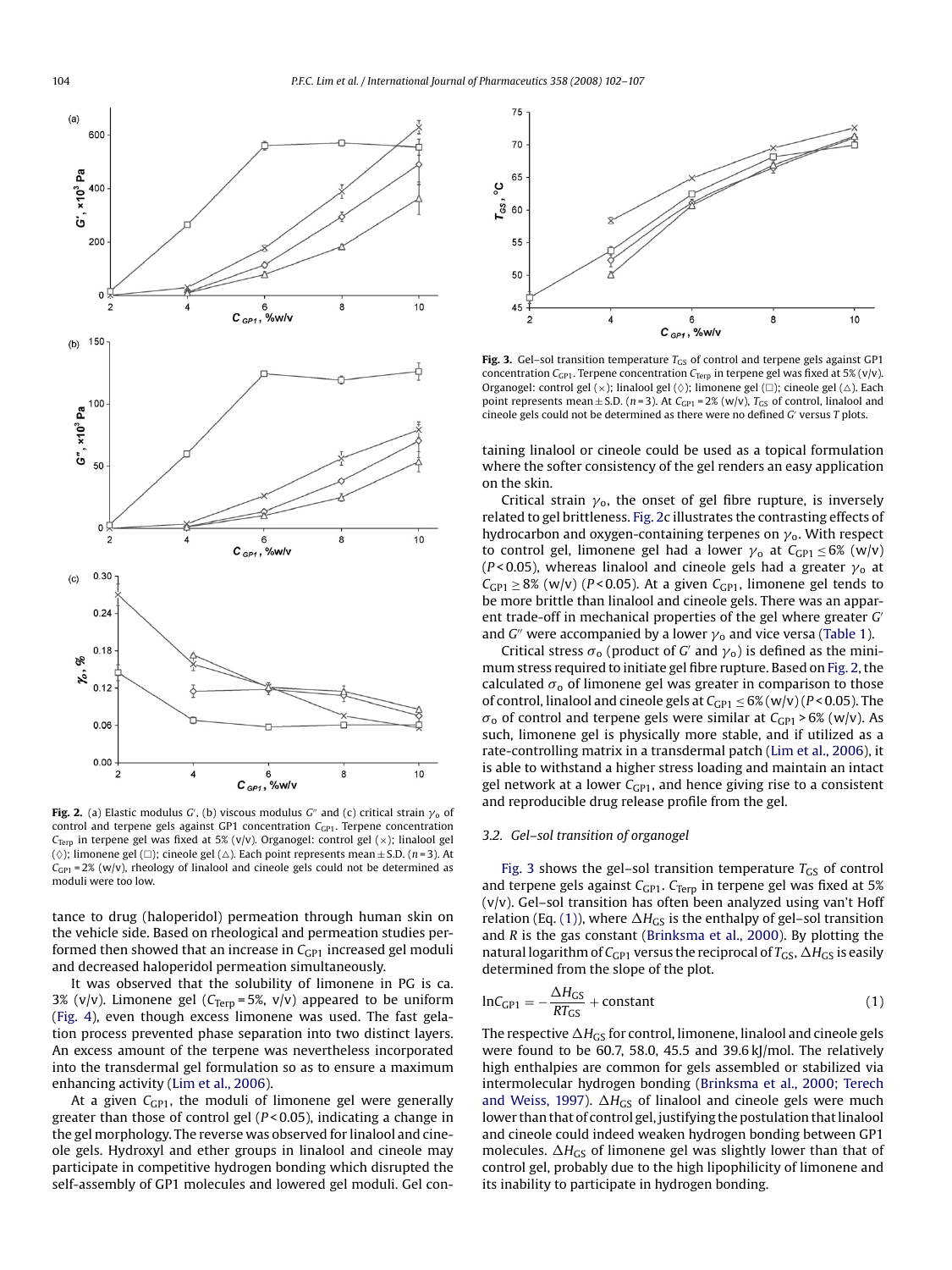<span id="page-3-0"></span>

Fig. 4. Gelation process of organogel containing 2% (w/v) GP1 and 5% (v/v) limonene in PG: (a) clear solution after heating; (b) uniform, cloudy suspension upon cooling and standing; (c) white gel upon further standing.

#### *3.3. Gelation mechanism of limonene gel*

To account for the rheological behaviour induced by limonene [\(Fig. 2\)](#page-2-0), a phase separation-mediated gelation was proposed as limonene has a limited solubility of ca. 3% (v/v) in PG. The following describes the gelation process. At a high temperature  $(T > T_{GS})$ , limonene gel ( $C_{\text{Terp}}$  = 5%, v/v) is a clear solution (Fig. 4a). Upon cooling and prior to gelation, the solution becomes cloudy (Fig. 4b) as the excess limonene distributes uniformly as fine oil droplets in a continuous PG-rich phase. GP1, having a log *P* of 5.02 which is comparable to that of limonene ([Fig. 1\),](#page-1-0) would partition favourably into the dispersed limonene phase. Gelation begins with precipitation followed by aggregation ( $T < T_{GS}$ ), and upon further standing, a white gel (Fig. 4c) is formed. The microscopic framework of the gel is a fibrous network which immobilizes the limonene droplets in PG. The fibre density in the dispersed phase is likely to be higher than that in the continuous phase. The marked increases in the moduli [\(Fig. 2\)](#page-2-0) of limonene gel could have resulted from the formation of numerous dense domains. This gel morphology was however not observed under SEM which could be due to the high operating pressure and high solvating power of the sample pretreatment process, supercritical fluid extraction [\(Lim et al., 2006\).](#page-4-0)

To verify the aforementioned gelation mechanism, the moduli (*G* , *G*) of limonene gel with *C*GP1 fixed at 6% (w/v) was measured as a function of limonene concentration  $C_{\text{Limo}}$  (Fig. 5). There were small changes in the moduli at  $C_{Limo} \leq 3\%$  (v/v). However, moduli at  $C_{\text{Limo}}$  = 5% (v/v) were three to five times higher than those at  $C_{\text{Limo}} \leq 3\%$  (v/v) (*P* < 0.05). This somewhat supports the argument that the high moduli of limonene gel were due to an excess amount of the hydrocarbon terpene leading to a phase separation-mediated gelation. Fig. 5 also shows gradual, significant decreases in the moduli of linalool and cineole gels with *C*<sub>Terp</sub> (*P* < 0.05). The more hydrophilic terpenes were able to further disrupt the self-assembly of GP1 molecules at a greater C<sub>Terp</sub>.

## *3.4. Chemical stability of organogel*

The gel samples were subjected to accelerated testing at 40 ◦C over 4 days in TAM. According to the International Conference on Harmonization (ICH) Tripartitie guidelines, the predictive factor for chemical stability at 25 ◦C is 5 ([Grimm, 1998\),](#page-4-0) i.e. 4 days at 40 ◦C corresponds to 20 days at 25 ◦C.

Chemical instability of GP1-based organogels could be associated with the breakage of intermolecular hydrogen bonds between GP1 molecules or the degradation of the gel network into individual GP1 molecules. This would inevitably affect the shelf-life of the gel formulations. Hence  $\Delta H_n$ , heat change normalized with respect to GP1 content, was used to assess gel chemical stability. A chemically stable gel would have a low  $\Delta H_n$ .

[Fig. 6](#page-4-0) shows the static TAM run of control gel containing  $2\%$  (w/v) GP1. Two prominent peaks designated as endotherms 1 and 2 were detected at 20.7 and 64.7 h, respectively. [Fig. 7](#page-4-0) shows the normalized enthalpies  $\Delta H_n$  of endotherms 1 and 2 for control gel against *C*GP1. Endotherms 1 and 2 were detected between 15 and 30 h, and between 60 and 80 h, respectively. As no endotherms were found for GP1 alone and PG alone, the heat changes obtained for control gel could have resulted from some sort of gel destabilization.  $\Delta H_{\text{n}}$ of endotherms 1 and 2 decreased significantly with  $C_{\text{GP1}}$  (*P* < 0.05), implying an enhanced chemical stability at a higher C<sub>GP1</sub>. However at  $C_{\text{GPI}} \geq 4\%$  (w/v),  $\Delta H_n$  of both endotherms remained unchanged  $(P > 0.05)$ .

[Fig. 8](#page-4-0) shows  $\Delta H_n$  of endotherms 1 and 2 for control and terpene gels against C<sub>GP1</sub>. C<sub>Terp</sub> in terpene gel was fixed at 5% (v/v). Similarly, two distinct endotherms were detected for limonene, linalool and cineole gels. As in the case for control gel, the same trends in heat changes were also observed for terpene gels. Microcalorimetry is useful in determining the relative chemical stability of terpeneincorporated gels to its parent gel (control gel). [Fig. 8](#page-4-0) also illustrates that at a given *C<sub>GP1</sub>*, hydrocarbon or oxygen-containing terpenes had no effect (*P* > 0.05) on gel chemical stability.

One important point to note is that  $\Delta H$ <sub>n</sub> values of control and terpene gels were only a minute fraction (<0.01%) of



Fig. 5. (a) Elastic modulus *G'* and (b) viscous modulus *G"* of terpene gel as a function of terpene concentration  $C_{\text{Terp}}$  at a fixed GP1 concentration  $C_{\text{GP1}}$  of 6% (w/v). Terpene gel: linalool gel ( $\Diamond$ ); limonene gel ( $\Box$ ); cineole gel ( $\triangle$ ). Each point represents mean  $\pm$  S.D. (*n* = 3).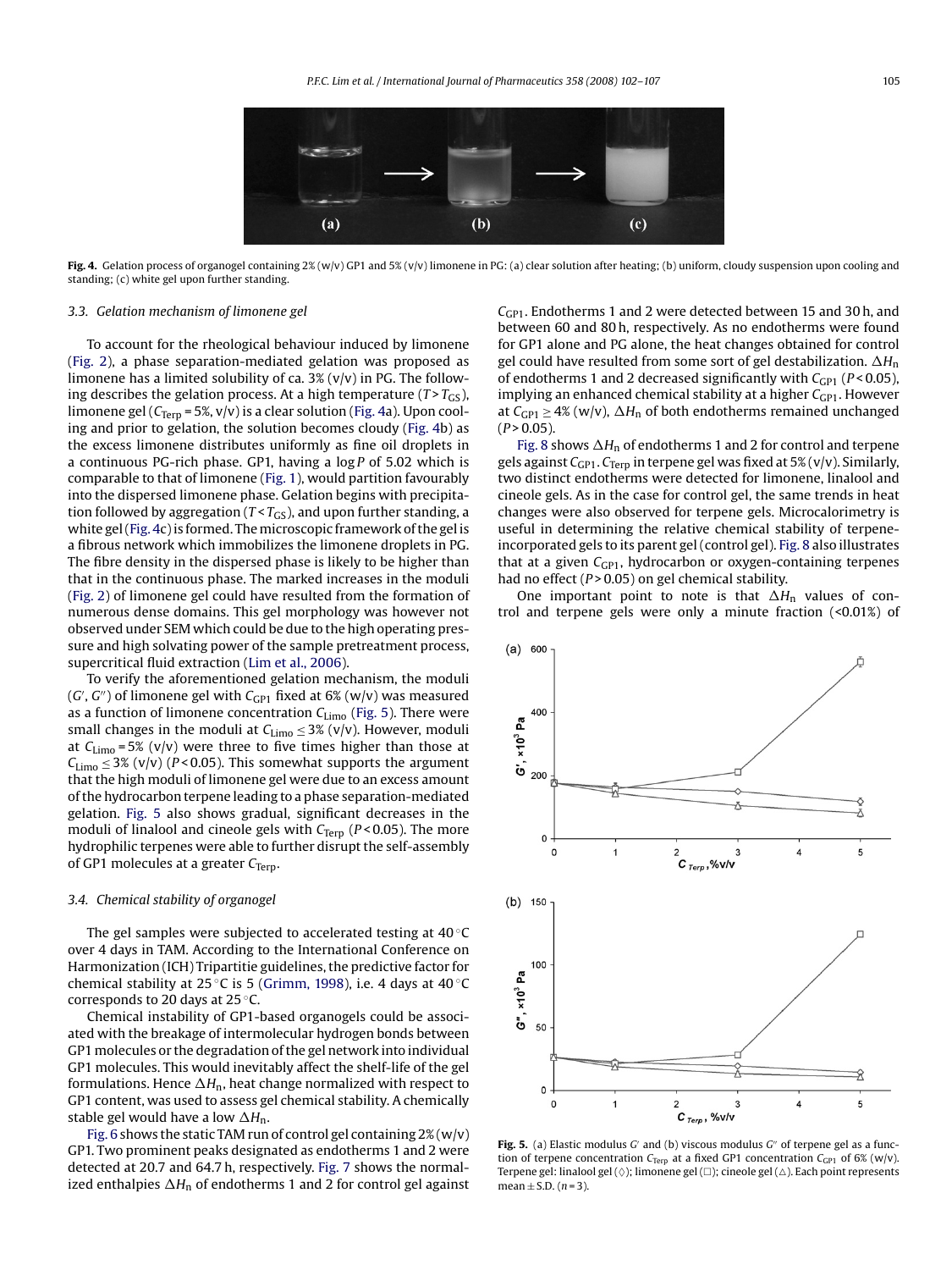<span id="page-4-0"></span>

**Fig. 6.** Static TAM run for control gel containing 2% (w/v) GP1 at 40 ℃ over 4 days. (a) Full scan; (b) close-up of endotherm 1; (c) close-up of endotherm 2.

 $\Delta H_{GS}$  of the respective gels. As the degree of gel destabilization was negligible, control and terpene gels were stable chemically on a short-term basis (4 days at  $40^{\circ}$ C or 20 days at  $25^\circ$  C).



**Fig. 7.** Normalized enthalpy  $\Delta H$ <sub>n</sub> of (a) endotherm 1 and (b) endotherm 2 for control gel against GP1 concentration *C<sub>GP1</sub>*. Endotherms 1 and 2 were detected between 15 and 30 h, and between 60 and 80 h, respectively. Each point represents mean  $\pm$  S.D.  $(n=3)$ .



**Fig. 8.** Normalized enthalpy  $\Delta H$ <sub>n</sub> of (a) endotherm 1 and (b) endotherm 2 for control and terpene gels against GP1 concentration C<sub>GP1</sub>. Terpene concentration C<sub>Terp</sub> in terpene gel was fixed at 5% (v/v). Endotherms 1 and 2 were detected between 15 and 30 h, and between 60 and 80 h, respectively. Each bar represents mean  $\pm$  S.D.  $(n=3)$ .

# **4. Conclusion**

This study demonstrates that terpenes when incorporated in pharmaceutical gel formulations, not only act as chemical penetration enhancers, but are also rheology modifiers which change the flow and deformation characteristics of a gel vehicle for topical and transdermal drug delivery. In addition, changes in gel rheology induced by terpenes may not affect the chemical stability of the resulting gel formulations.

### **References**

- Abdallah, D.J., Weiss, R.G., 2000. Organogels and low molecular mass organic gelators. Adv. Mater. 12, 1237–1247.
- Anand, B., Pisal, S.S., Paradkar, A.R., Mahadik, K.R., 2001. Applications of organogels in pharmaceuticals. J. Sci. Ind. Res. 60, 311–318.
- Brinksma, J., Feringa, B.L., Kellogg, R.M., Vreeker, R., Esch, J.V., 2000. Rheology and thermotropic properties of bis-urea-based organogels in various primary alcohols. Langmuir 16, 9249–9255.
- Bromberg, L.E., Ron, E.S., 1998. Temperature-responsive gels and thermogelling polymer matrices for protein and peptide delivery. Adv. Drug Deliv. Rev. 31, 197–221.
- Grimm, W., 1998. Extension of the International Conference on Harmonization Tripartite guideline for stability testing of new drug substances and products to
- countries of climatic zones III and IV. Drug Dev. Ind. Pharm. 24, 313–325. Hoffman, A.S., 2002. Hydrogels for biomedical applications. Adv. Drug Deliv. Rev. 43, 3–12.
- Howard, P.H., Meylan, W.M. (Eds.), 1997. Handbook of Physical Properties of Organic Chemicals. CRC Press, Florida.
- Kang, L., Liu, X.Y., Sawant, P.D., Ho, P.C., Chan, Y.W., Chan, S.Y., 2005. SMGA gels for the skin permeation of haloperidol. J. Control. Rel. 106, 88–98.
- Li, J., Liu, X.Y., Wang, R.Y., Xiong, J.Y., 2005. Architecture of a biocompatible supramolecular material by supersaturation-driven fabrication of its fiber network. J. Phys. Chem. B 109, 24231–24235.
- Lim, P.F.C., Liu, X.Y., Kang, L., Ho, P.C.L., Chan, Y.W., Chan, S.Y., 2006. Limonene GP1/PG organogel as a vehicle in the transdermal delivery of haloperidol. Int. J. Pharm. 311, 157–164.
- Liu, X.Y., Sawant, P.D., 2002. Determination of the fractal characteristic of nanofibernetwork formation in supramolecular materials. ChemPhysChem 3, 374–377.